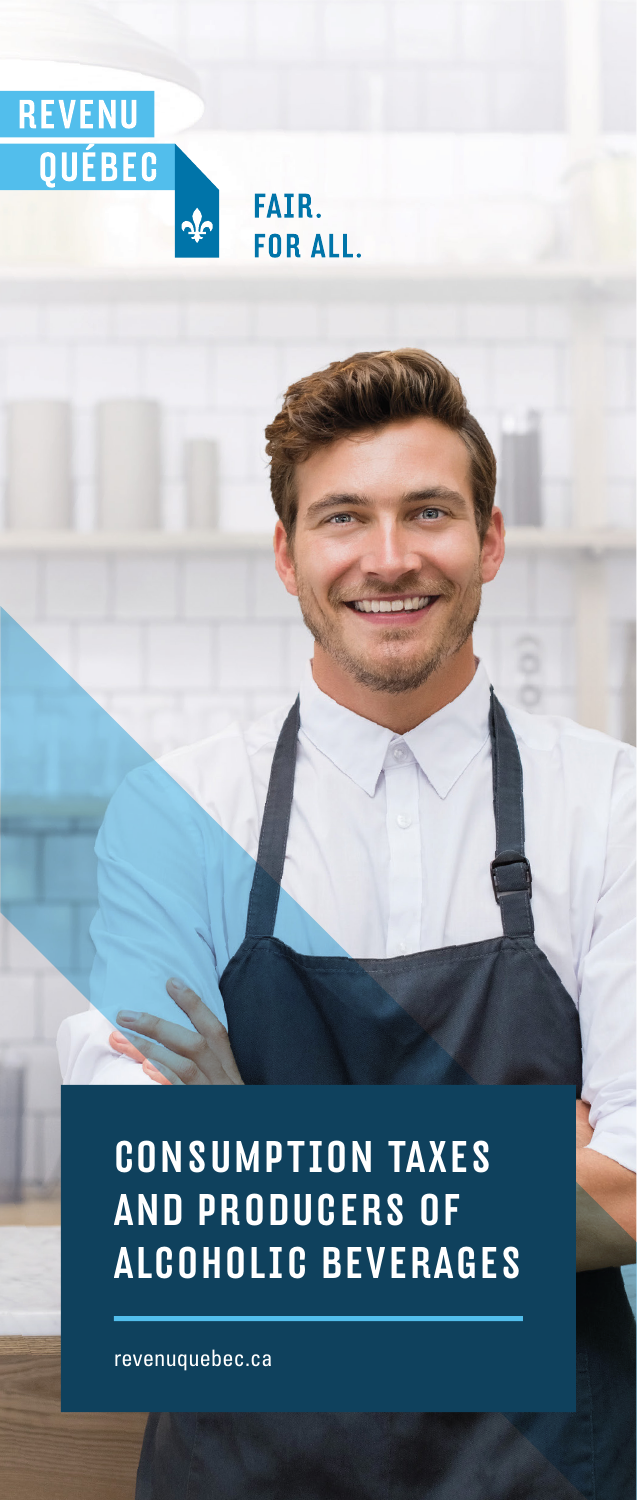Alcoholic beverages are subject to the goods and services tax (GST), the Québec sales tax (QST), and the specific tax on alcoholic beverages.

If you sell the alcoholic beverages that you produce to other persons for resale, you are generally a collection officer.

If you sell the alcoholic beverages that you produce directly to consumers, you are a retail vendor.

In this document, we explain how the consumption taxes are applied in each situation.

You must inform us if you produce and sell beer, wine, cider or any other alcoholic beverage.

You are required to collect the specific tax on alcoholic beverages, the GST and the QST, and to remit the taxes to us. As a rule, you are required to be registered for the GST and QST.

The GST rate is 5%, and the QST rate is 9.975%. The rates for the specific tax on alcoholic beverages are given below.

# **You are not registered for the GST and the QST**

If you are not registered for the GST and the QST, you must register. If you are a small supplier, you are not required to register for or collect the GST. A small supplier is a person whose total taxable sales do not exceed \$30,000 in a particular calendar quarter or in the four calendar quarters immediately preceding it. Total taxable sales consist of the worldwide sales made by the person and any associates during that period.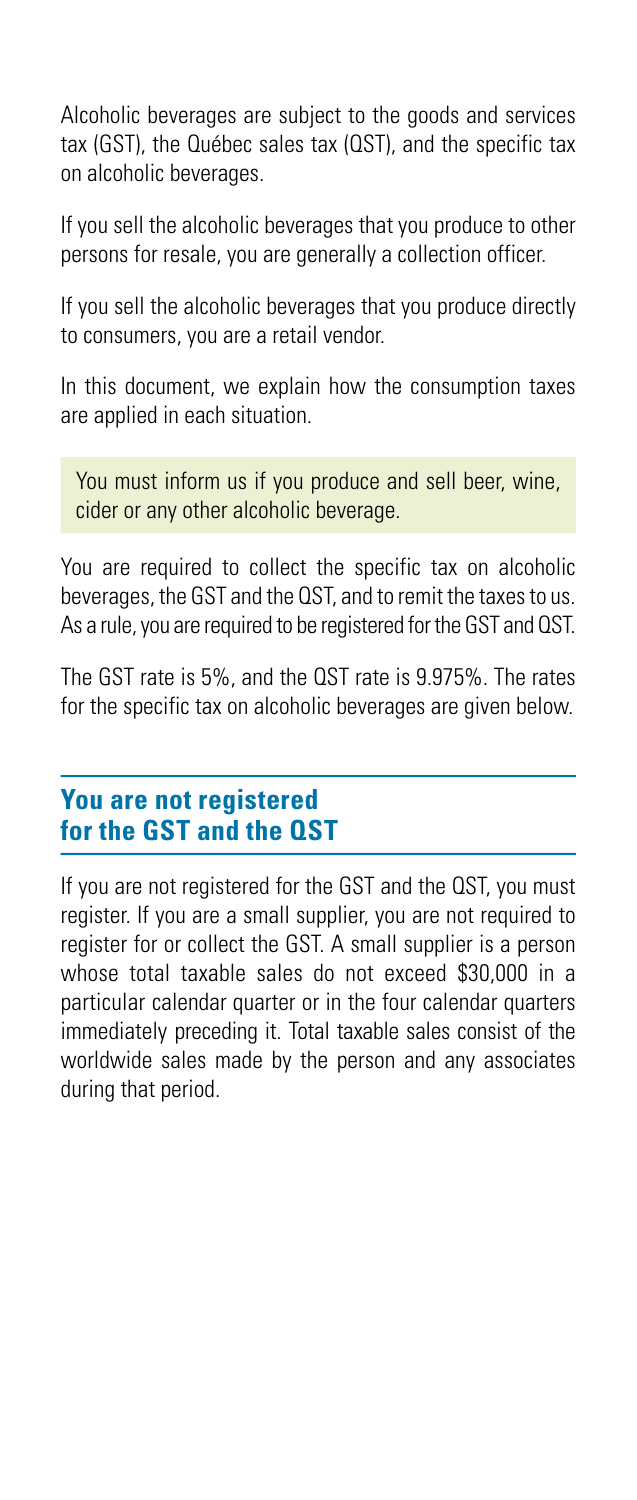Regardless of the annual amount of your taxable sales or whether you are required to register for the GST, you are required to register for the QST and collect and remit the QST and the specific tax on alcoholic beverages.

To register for the GST or the QST, use our online services at revenuquebec.ca or call us at one of the numbers given at the end of this document. You can also complete form LM-1-V, Application for Registration, which is available on our website. You can also order a copy of the form online or by calling us.

# **You are already registered for the GST and the QST**

If you are already registered for the GST and the QST because of your other commercial activities, you will have to modify your registration to take into account the fact that you are now producing alcoholic beverages. To do so, use our online services at revenuquebec.ca or call us at one of the numbers given at the end of this document. You can also complete form LM-1-V.

# **You make retail sales of alcoholic beverages, are a registrant and start producing alcoholic beverages**

If you make retail sales of alcoholic beverages, are a registrant and start producing alcoholic beverages, you must contact us to modify your registration so that it takes into account your new activities as a producer of alcoholic beverages. To do so, use our online services at revenuquebec.ca or call us at one of the numbers given at the end of this document. You can also complete form LM-1-V.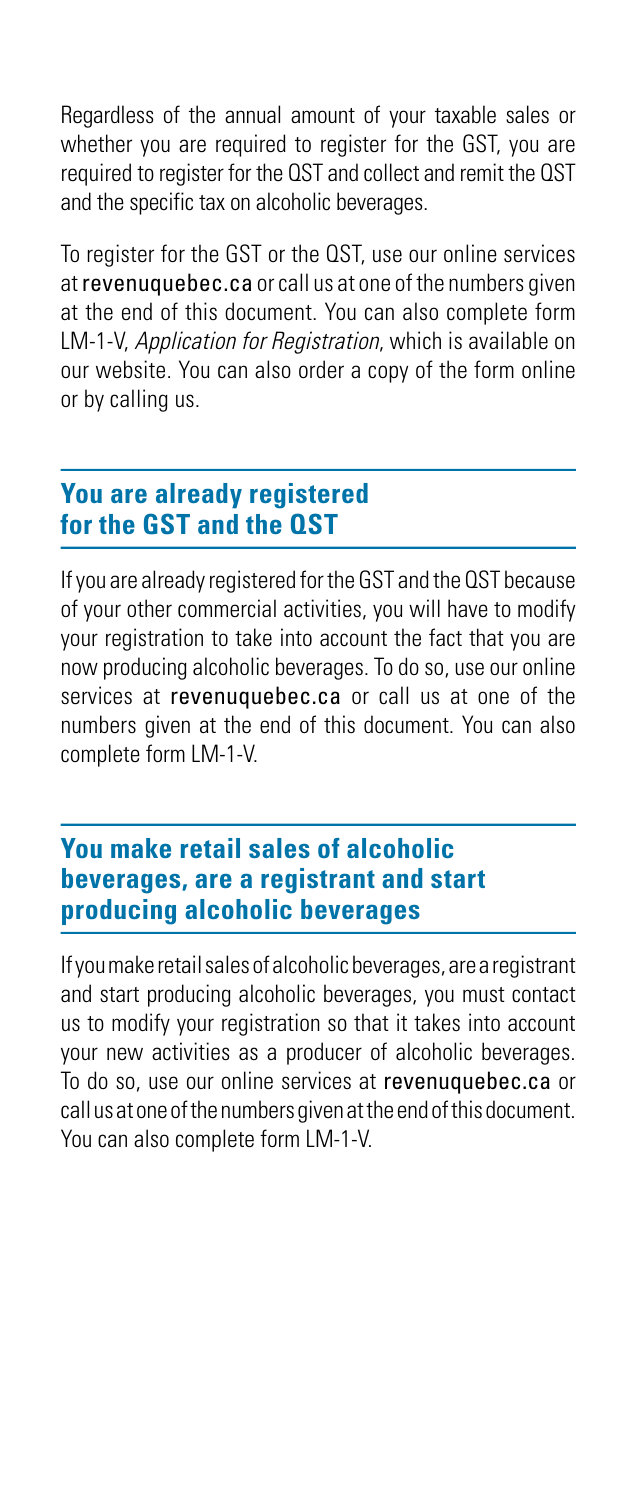# **Specific tax on alcoholic beverages**

The rates of the specific tax on alcoholic beverages are as follows:

- \$0.63 per litre for beer:
- \$1.40 per litre for alcoholic beverages other than beer.

The rates of the specific tax on alcoholic beverages remain the same, regardless of where the alcoholic beverages are consumed. You must collect this tax and use form VDZ-498-V, Return Respecting the Specific Tax on Alcoholic Beverages, to remit the tax to us.

Beer is the beverage obtained by the alcoholic fermentation in drinking water of an infusion or decoction of barley malt, hops or any other similar product, or an alcoholic beverage composed of beer and other non-alcoholic substances.

# **Reduction of the tax on beer**

For litres of beer sold or distributed free of charge in Québec by a brewer, the tax reduction for a calendar year is 67% on the first 7.5 million litres and 33% on the next 7.5 million litres. The current rate applies as of the 15,000,001st litre sold or distributed free of charge.

If you are a brewer, the reduction applies to the litres of beer sold or distributed free of charge by you, by an associated brewer or by a brewer whose business you took over. In addition, if you are an amalgamated corporation in its first calendar year of operation, you must include in the calculation of the number of litres the litres sold or distributed free of charge during that year by each of the predecessor corporations.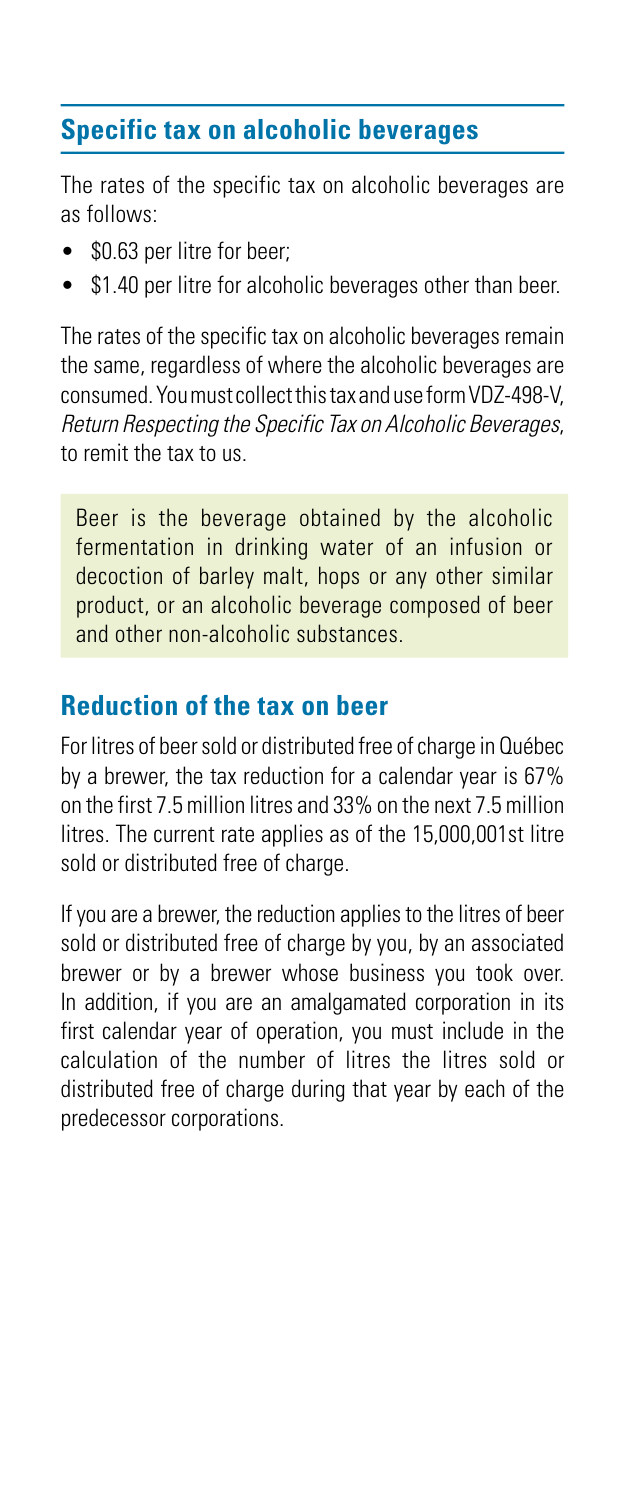# **Reduction of the tax on alcoholic beverages other than beer**

For litres of alcoholic beverages other than beer sold or distributed free of charge by a small-scale producer, the tax reduction for a calendar year is 100% on the first 150,000 litres and 85% on the next 1.35 million litres. The current rate applies as of the 1,500,001st litre sold or distributed free of charge.

If you are a small-scale producer, the reduction applies to litres of alcoholic beverages other than beer that you sold or distributed free of charge if the raw material used in your production comes primarily from land situated in Québec that you own or rent. Furthermore, the total worldwide volume of alcoholic beverages other than beer sold or distributed free of charge by you, by an associated producer or by a producer whose business you took over must not exceed 1,500,000 litres during the previous calendar year.

If you are an amalgamated corporation in its first year of operation, you must include in the calculation of the number of litres the total worldwide volume of alcoholic beverages other than beer that each predecessor corporation sold or distributed free of charge in the previous calendar year.

## **Summary**

# Rate of the specific tax on alcoholic beverages

| <b>Beer</b>                         |                  |                |  |
|-------------------------------------|------------------|----------------|--|
| <b>Quantity</b>                     | <b>Reduction</b> | Tax rate       |  |
| From 1 to 7,500,000 litres          | 67% reduction    | \$0.2079/litre |  |
| From 7,500,001 to 15,000,000 litres | 33% reduction    | \$0.4221/litre |  |
| Over 15,000,000 litres              | Regular rate     | \$0.63/litre   |  |

| Alcoholic beverages other than beer     |                  |              |  |  |
|-----------------------------------------|------------------|--------------|--|--|
| <b>Quantity</b>                         | <b>Reduction</b> | Tax rate     |  |  |
| From 1 to 150,000 litres                | 100% reduction   | \$0.00/litre |  |  |
| From 150,001 litres to 1,500,000 litres | 85% reduction    | \$0.21/litre |  |  |
| Over 1,500,000 litres                   | Regular rate     | \$1.40/litre |  |  |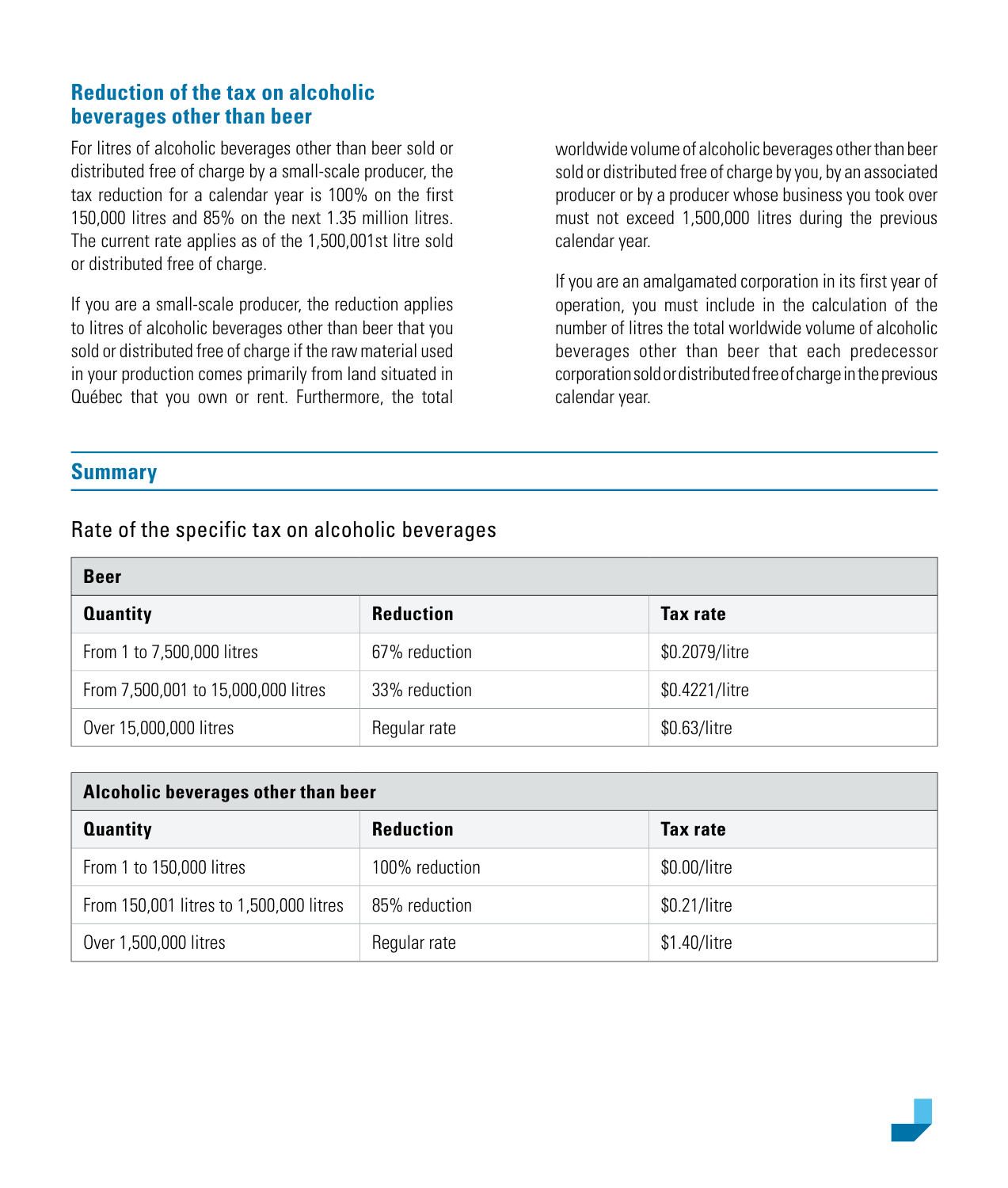## **Sale of beer by the holder of a brewer's permit or a small-scale producer's permit**

# **Example 1**

A microbrewery that holds a brewer's permit sells beer it produced to a grocery store.

The microbrewery is considered a collection officer because it sells the beer for the purposes of resale. It must therefore collect from the grocery store an amount equal to the specific tax on alcoholic beverages at the tax rate of \$0.63 per litre of beer, subject to any applicable reduction.

The microbrewery must file the Return Respecting the Specific Tax on Alcoholic Beverages (form VDZ-498-V) to report and remit the amount to us according to its QST reporting period.

# **Example 2**

A microbrewery that holds a brewer's permit sells beer it produced to a restaurant.

The microbrewery is considered a collection officer because it sells the beer for the purposes of resale. It must collect from the restaurant an amount equal to the specific tax on alcoholic beverages at the tax rate of \$0.63 per litre of beer, subject to any applicable reduction.

The microbrewery must file the Return Respecting the Specific Tax on Alcoholic Beverages (form VDZ-498-V) to report and remit the amount to us according to its QST reporting period.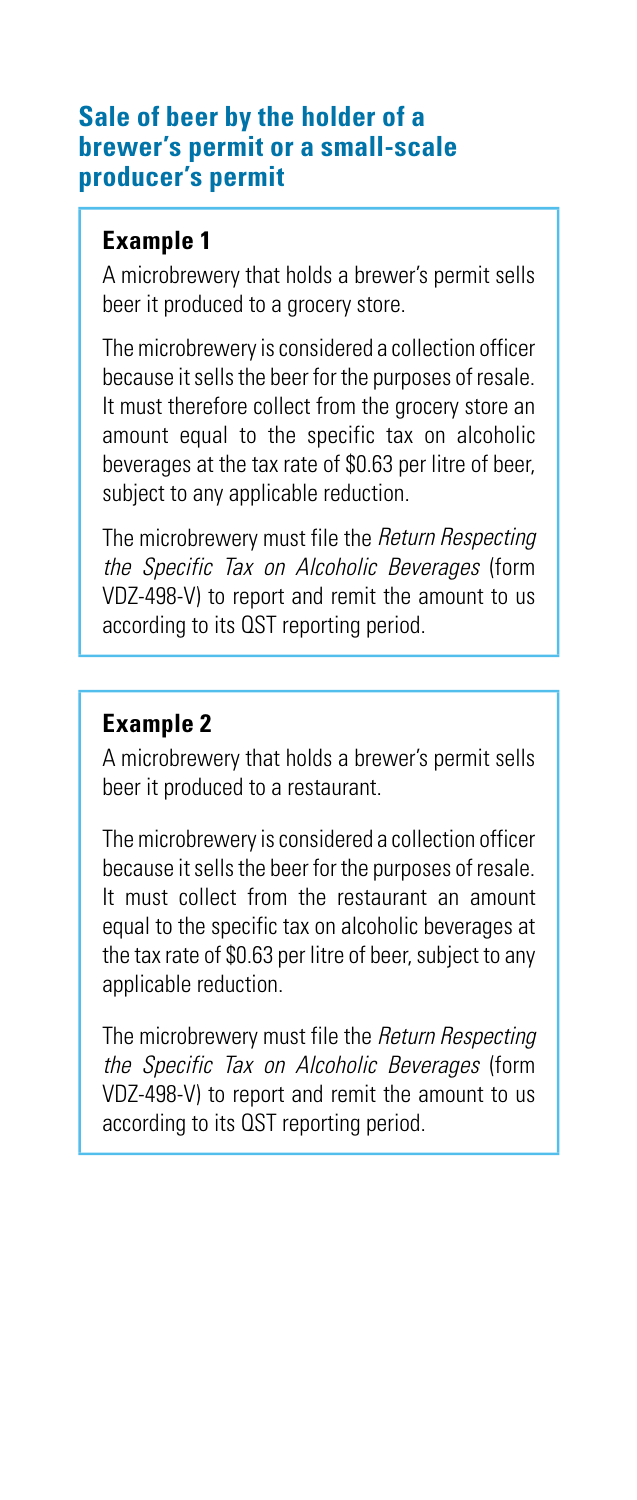## **Example 3**

A microbrewery that holds a small-scale producer's permit sells beer it produced for consumption on the premises where the beer is brewed.

As this is a retail sale, the microbrewery must collect from the consumer the specific tax on alcoholic beverages at the rate of \$0.63 per litre of beer, subject to any applicable reduction.

The microbrewery must file the Return Respecting the Specific Tax on Alcoholic Beverages (form VDZ-498-V) to report and remit the amount to us according to its QST reporting period.

## **Example 4**

A microbrewery that is registered for the GST and QST holds a small-scale producer's permit for beer. On February 24, 2018, it sells for \$8 a 600 ml glass of beer it produced for consumption on the premises where the beer is brewed.

The microbrewery must collect from the consumer the specific tax on alcoholic beverages at the tax rate of \$0.2079 per litre of beer because, on February 24, 2018, the number of litres of beer sold or distributed free of charge by the microbrewery is less than 7.5 million litres.

| Beer                                    |   | \$8.00 |
|-----------------------------------------|---|--------|
| Specific tax on<br>alcoholic beverages  |   |        |
| $$0.2079/l$ itre $\times 0.600$ litre)  |   | \$0.12 |
| Subtotal                                |   | \$8.12 |
| GST (\$8.12 $\times$ 5%)                |   | \$0.41 |
| $QST$ (\$8.12 $\times$ 9.975%)          | + | \$0.81 |
| <b>Total payable</b><br>by the consumer |   |        |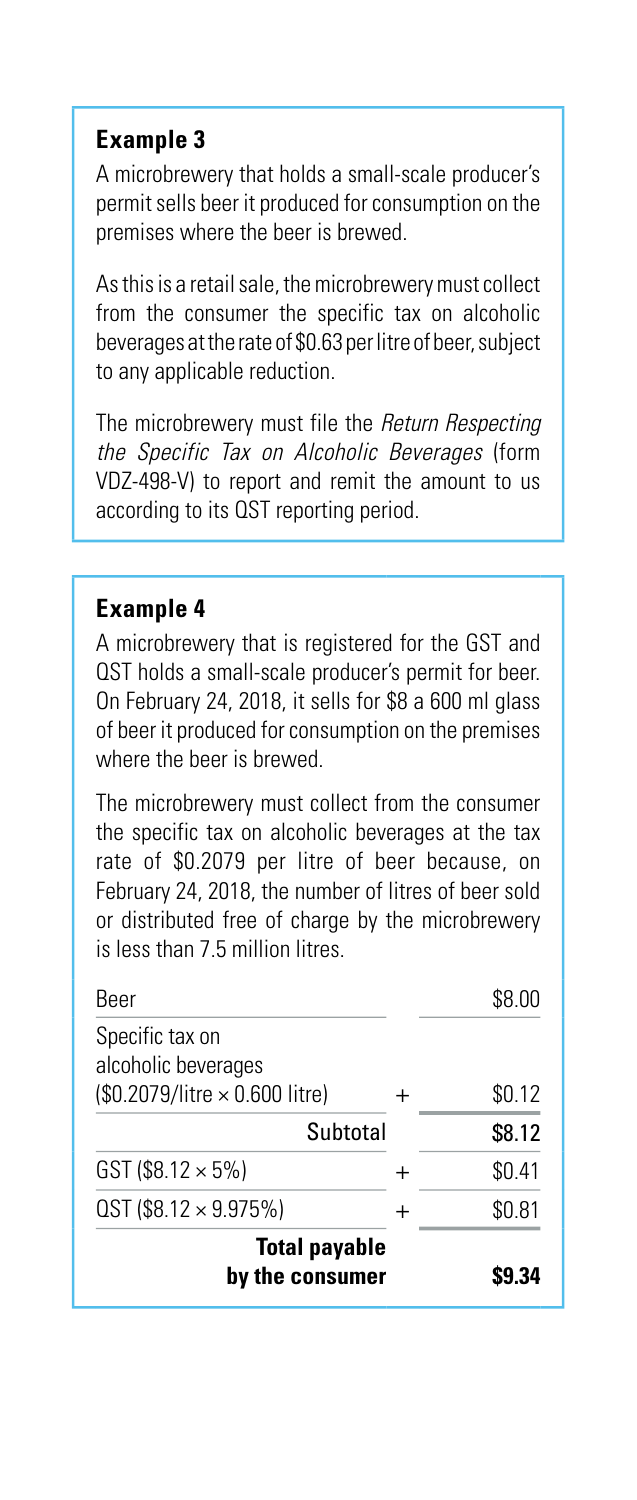## **Sale of alcoholic beverages other than beer by the holder of a small-scale producer's permit**

## **Example**

In general, a 100% reduction of the specific tax on alcoholic beverages applies to small-scale producers of alcoholic beverages other than beer. These producers therefore do not have to collect the tax.

However, they must file the Return Respecting the Specific Tax on Alcoholic Beverages (form VDZ-498-V) according to their QST reporting period, even if they have no remittance to make.

In the examples above, the producers must collect 5% GST on the products sold, unless they are non-registrant small suppliers. They must also collect 9.975% QST on the products sold. The taxes must be reported and remitted to us using form FPZ-500-V, GST/HST-QST Return.

This document is provided for information purposes only. It does not constitute a legal interpretation of the *Excise* Tax Act, the Act respecting the Québec sales tax or any other legislation.